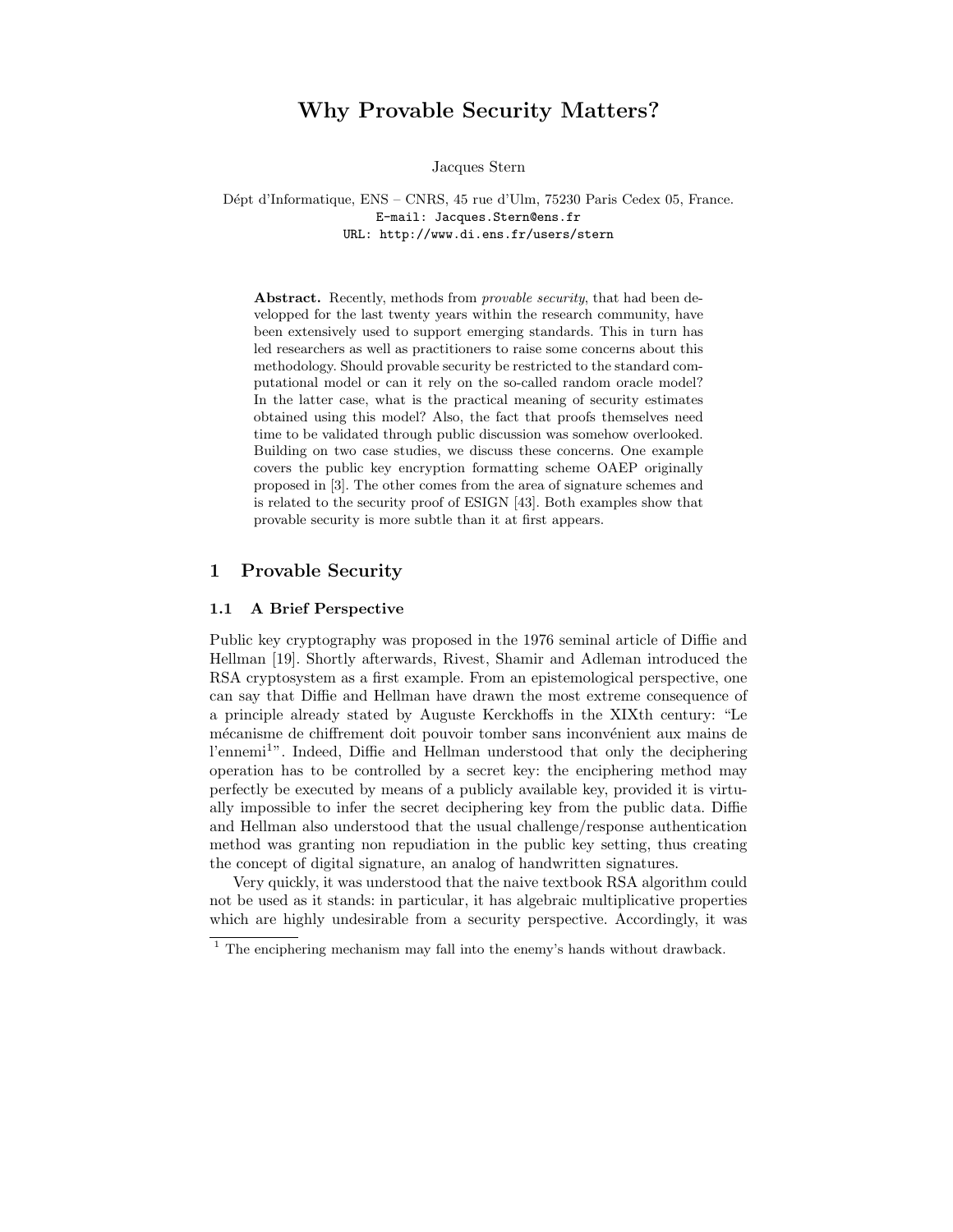found necessary to define formatting schemes adding some redundancy, both for encryption and signature. Besides bringing an improved security level, this approach had the additional practical benefit of establishing interoperability between different implementations.

For several years, standard makers worked by trials and errors. However, in the late nineties, it was acknowledged that this was not appropriate. In 1998, D. Bleichenbacher [5] devised a subtle attack against the PKCS  $\#1$  v1.5 encryption scheme [52]. In this attack, the adversary discloses the secret key of an SSL server, based on the information coming form the error messages received when an incorrectly formatted ciphertext is submitted to the server. One year later, the work of J. S. Coron, D. Naccache and J. P. Stern [16] on one hand, D. Coppersmaith, S. Halevy and C. Jutla [13] on the other hand, resulted in breaking the ISO/IEC 9796-1 signature scheme, by showing how to manufacture a fresh message/signature pair, having previously requested the signature of a few related messages.

Thus, a more formal approach appeared necessary, borrowing methods from the theory of complexity. This approach allows a correct specification of the security requirements, which in turn can be established by means of a *security* proof.

### 1.2 Public key Encryption Schemes

In modern terms, a public-key encryption scheme on a message space  $\mathcal M$  consists of three algorithms  $(K, \mathcal{E}, \mathcal{D})$ :

- The key generation algorithm  $\mathcal{K}(1^k)$  outputs a random pair of private/public keys (sk,  $pk$ ), relatively to a security parameter k.
- The encryption algorithm  $\mathcal{E}_{\mathsf{pk}}(m;r)$  outputs a ciphertext c corresponding to the plaintext  $m \in \mathcal{M}$ , using random coins r.
- The decryption algorithm  $\mathcal{D}_{sk}(c)$  outputs the plaintext m associated to the ciphertext c.

We will occasionnally omit the random coins and write  $\mathcal{E}_{\text{pk}}(m)$  in place of  $\mathcal{E}_{\text{pk}}(m;r)$ . Note that the decryption algorithm is deterministic.

The starting point of the new approach is semantic security, also called *poly*nomial security/indistinguishability of encryptions, introduced by Goldwasser and Micali [25] : an encryption scheme is semantically secure if no polynomialtime attacker can learn any bit of information about the plaintext from the ciphertext, except its length. More formally, an encryption scheme is semantically secure if, for any two-stage adversary  $\mathcal{A} = (A_1, A_2)$  running in polynomial time, the advantage  $\text{Adv}^{\text{ind}}(\mathcal{A})$  is negligible, where  $\text{Adv}^{\text{ind}}(\mathcal{A})$  is formally defined as

$$
2 \times \Pr\left[\begin{matrix} (\mathsf{pk}, \mathsf{sk}) \leftarrow \mathcal{K}(1^k), (m_0, m_1, s) \leftarrow A_1(\mathsf{pk}), \\ b \leftarrow \{0, 1\}, c = \mathcal{E}_{\mathsf{pk}}(m_b) : A_2(m_0, m_1, s, c) = b \end{matrix}\right] - 1,
$$

where the probability space includes the internal random coins of the adversary, and  $m_0$ ,  $m_1$  are two equal length plaintexts chosen by  $A_1$  in the message-space  $\mathcal{M}.$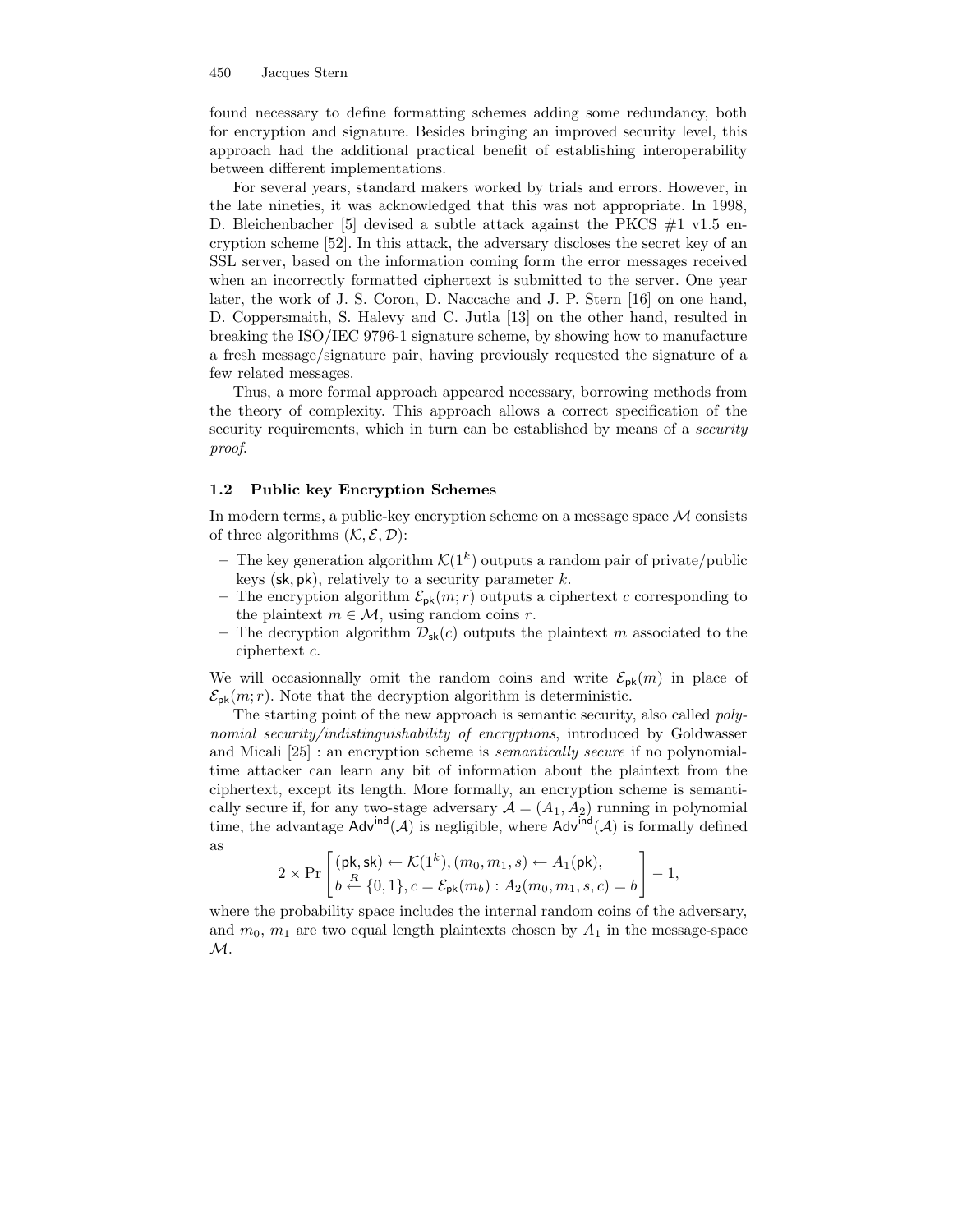

Fig. 1. Relations between security notions

Another security notion has been defined in the literature [20], called nonmalleability (NM). Informally, it states that it is impossible to derive from a given ciphertext a new ciphertext such that the plaintexts are meaningfully related. We won't dicuss this notion extensively since it has been proven equivalent to semantic security in an extended attack model (see below).

The above definition of semantic security covers passive adversaries. It is a chosen–plaintext or CPA attack since the attacker can only encrypt plaintext. In extended models, the adversary is given restricted or non restricted access to various oracles. A plaintext-checking oracle receives as its input a pair  $(m, c)$ and answers whether c encrypts message  $m$ . This gives rise to *plaintext-checking* attacks [44]. A validity-checking oracle answers whether its input c is a valid ciphertext or not. The corresponding scenario has been termed reaction attack [30]. This is exactly the situation met by Bleichenbacher when breaking the PKCS  $#1$ v1.5 encryption scheme [5]. Finally, a decryption oracle returns the decryption of any ciphertext  $c$ , with the only restriction that it should be different from the challenge ciphertext. When access to the decryption oracle is only granted to  $A_1$ , i.e. during the first stage of the attack, before the challenge ciphertext is received, the corresponding scenario is named *indifferent chosen-ciphertext* attack (CCA1) [35]. When the attacker also receives access to the decryption oracle in the second stage, the attack is termed the adaptive chosen-ciphertext attack (CCA2) [50]. The security notions defined above and their logical relationships have been discussed at length in [1]. The main results are summarized in the well-known diagram shown on figure 1.

Thus, under CCA2, semantic security and non-malleability are equivalent. This is the strongest security notion currently considered. We restate its definition in a more formal manner: any adversary  $A$  with unrestricted access to the decryption oracle  $\mathcal{D}_{sk}$ , has negligible advantage, where the advantage is:

$$
\mathsf{Adv}^{\mathsf{ind}}(\mathcal{A}^{\mathcal{D}_{\mathsf{sk}}}) = 2 \times \Pr\left[\begin{matrix} (\mathsf{pk},\mathsf{sk}) \leftarrow \mathcal{K}(1^k), (m_0,m_1,s) \leftarrow A_1^{\mathcal{D}_{\mathsf{sk}}}(\mathsf{pk}), \\ b \leftarrow \{0,1\}, c = \mathcal{E}_{\mathsf{pk}}(m_b): A_2^{\mathcal{D}_{\mathsf{sk}}}(m_0,m_1,s,c) = b \end{matrix}\right] - 1,
$$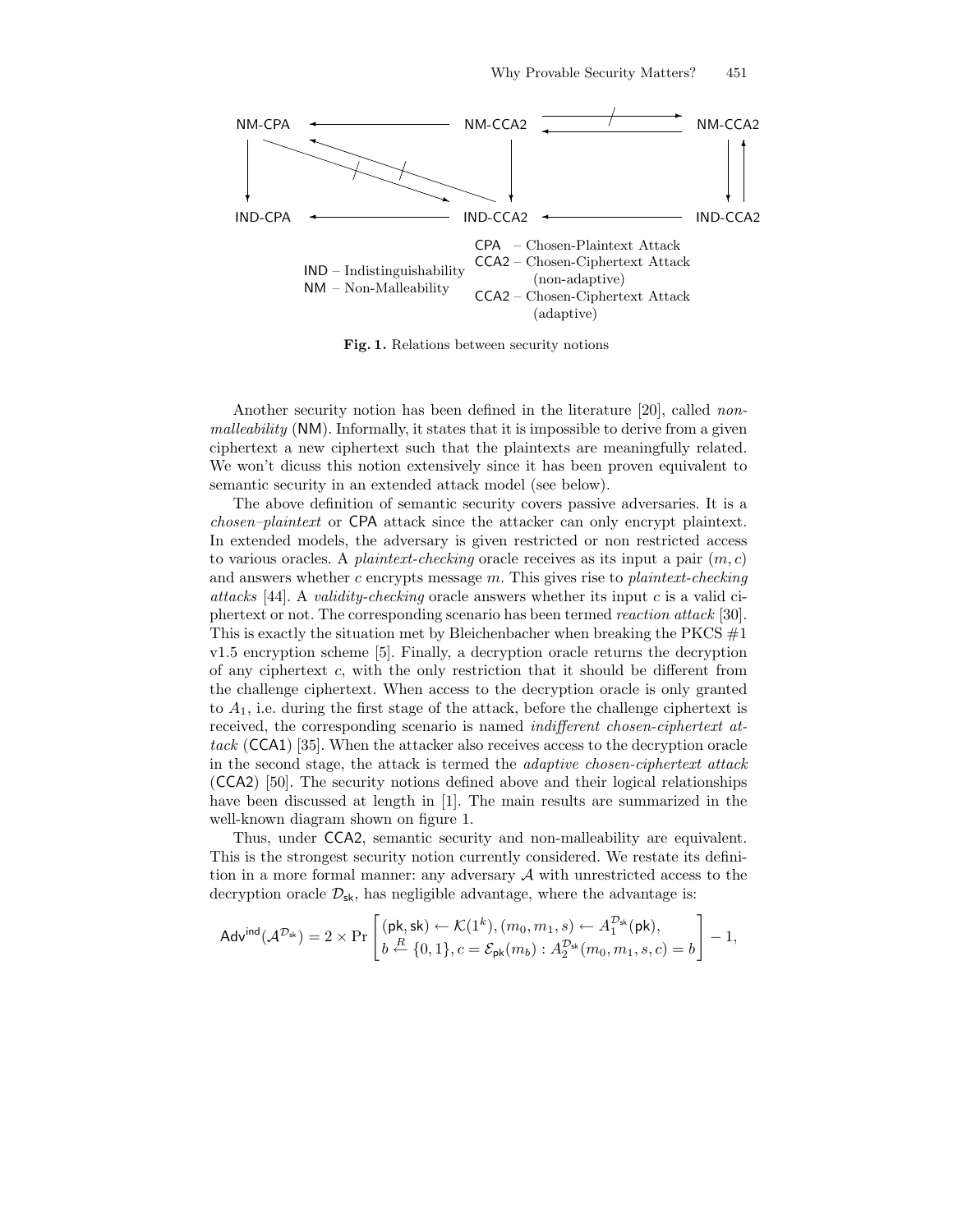## 1.3 Digital Signatures

In modern terms (see [28]), a digital signature scheme consists of three algorithms  $(\mathcal{K}, \Sigma, V)$ :

- A key generation algorithm K, which, on input  $1^k$ , where k is the security parameter, outputs a pair (pk,sk) of matching public and private keys. Algorithm  $K$  is probabilistic.
- A signing algorithm  $\Sigma$ , which receives a message m and the private key sk, and outputs a signature  $\sigma = \Sigma_{\rm sk}(m)$ . The signing algorithm might be probabilistic.
- A verification algorithm V, which receives a candidate signature  $\sigma$ , a message m and a public key pk, and returns an answer  $V_{\text{pk}}(m, \sigma)$  testing whether  $\sigma$  is a valid signature of m with respect to pk. In general, the verification algorithm need not be probabilistic.

Attacks against signature schemes can be classified according to the goals of the adversary and to the resources that it can use. The goals are diverse:

- Disclosing the private key of the signer. It is the most drastic attack. It is termed total break.
- Constructing an efficient algorithm which is able to sign any message with significant probability of success. This is called *universal forgery*.
- Providing a single message/signature pair. This is called existential forgery.

In many cases the latter does not appear dangerous because the output message is likely to be meaningless. Nevertheless, a signature scheme, which is not existentially unforgeable, does not guarantee by itself the identity of the signer. For example, it cannot be used to certify randomly looking elements, such as keys or compressed data. Furthermore, it cannot formally guarantee the so-called nonrepudiation property, since anyone may be able to produce a message with a valid signature.

In terms of resources, the setting can also vary. We focus on two specific attacks against signature schemes: the no-message attacks and the known-message attacks. In the first scenario, the attacker only knows the public key of the signer. In the second, the attacker has access to a list of valid message/signature pairs. Again, many sub-cases appear, depending on how the adversary gains knowledge. The strongest is the *adaptive chosen-message attack* (CMA), where the attacker can require the signer to sign any message of its choice, where the queries are based upon previously obtained answers. When signature generation is not deterministic, there may be several signatures corresponding to a given message. A slightly weaker security model, which we call *single-occurrence adaptive chosen*message attack (SO-CMA), allows the adversary at most one signature query for each message. In other words the adversary cannot submit the same message twice for signature.

In chosen-message attacks, one should point out that existential forgery becomes the ability to forge a fresh message/signature pair that has not been obtained from queries asked during the attack. Again there is a subtle point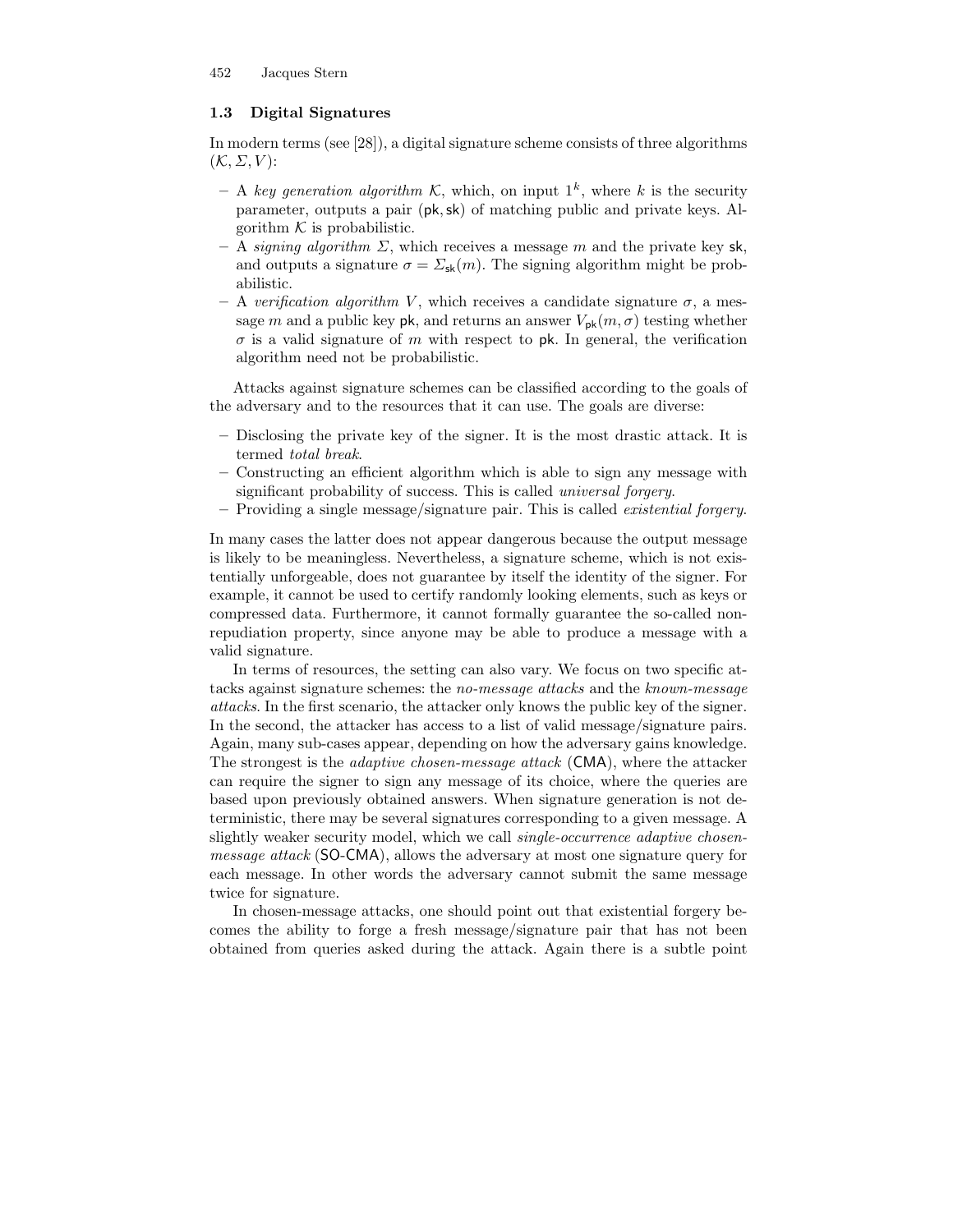here, related to the context where several signatures may correspond to a given message. We actually adopt the stronger rule that the attacker needs to forge the signature of message, whose signature was not queried.

When designing a signature scheme, one wishes to rule out existential forgeries, even under adaptive chosen-message attacks. More formally, one requires that the success probability of any adversary  $A$ , whose running time remains below some security bound  $t$ , is negligible, where the success probability is defined by:

$$
\mathsf{Succ}^{\mathsf{cma}}(\mathcal{A}) = \Pr\left[ (\mathsf{pk},\mathsf{sk}) \leftarrow \mathcal{K}(1^k), (m,\sigma) \leftarrow \mathcal{A}^{\Sigma_{\mathsf{sk}}}(\mathsf{pk}) : V_{\mathsf{pk}}(m,\sigma) = 1 \right].
$$

In the above, note the superscript  $\Sigma_{\rm sk}$ , indicating adaptive calls to the signing algorithm: this is consistent with the framework of relativized complexity theory, and we will use the wording *signing oracle* in this setting. When dealing with single-occurrence attacks,  $Succ^{cma}(\mathcal{A})$  is replaced by an appropriately defined variant Succ<sup>so-cma</sup> $(A)$ .

### 1.4 The random oracle model

Ideally, one would like to establish the security of a cryptographic scheme based on the sole assumption that some widely studied mathematical problem is hard. Such problems include factoring, inverting the RSA function, and solving the discrete logarithm problem or the Diffie-Hellman problem. Unfortunately, very few schemes are know that allow such a proof (see however [17, 18]), and none is based on RSA.

Thus, the best one can hope for is a proof carried in a non-standard computational model, as proposed by Bellare and Rogaway [2], following an earlier suggestion by Fiat and Shamir [21]. In this model, called the random oracle model, concrete objects such that hash functions [37] are treated as random objects. This allows to carry through the usual reduction arguments to the context of relativized computations, where the hash function is treated as an oracle returning a random answer for each new query. A reduction still uses an adversary as a subroutine of a program that contradicts a mathematical assumption, such as the assumption that RSA is one-way. However, probabilities are taken not only over coin tosses but also over the random oracle.

Of course, the significance of proofs carried in the random oracle is debatable. Firstly, hash functions are deterministic and therefore do not return random answers. Along those lines, Canetti *et al.* [11] gave an example of a signature scheme which is secure in the random oracle model, but insecure under any instantiation of the random oracle. Secondly, proofs in the random oracle model cannot easily receive a quantitative interpretation. One would like to derive concrete estimates - in terms of key sizes - from the proof: if a reduction is efficient, the security "loss" is small and the existence of an efficient adversary leads to an algorithm for solving the underlying mathematical problem, which is almost as efficient. Thus, key sizes that outreach the performances of the known algorithms to break the underlying problem can be used for the scheme as well.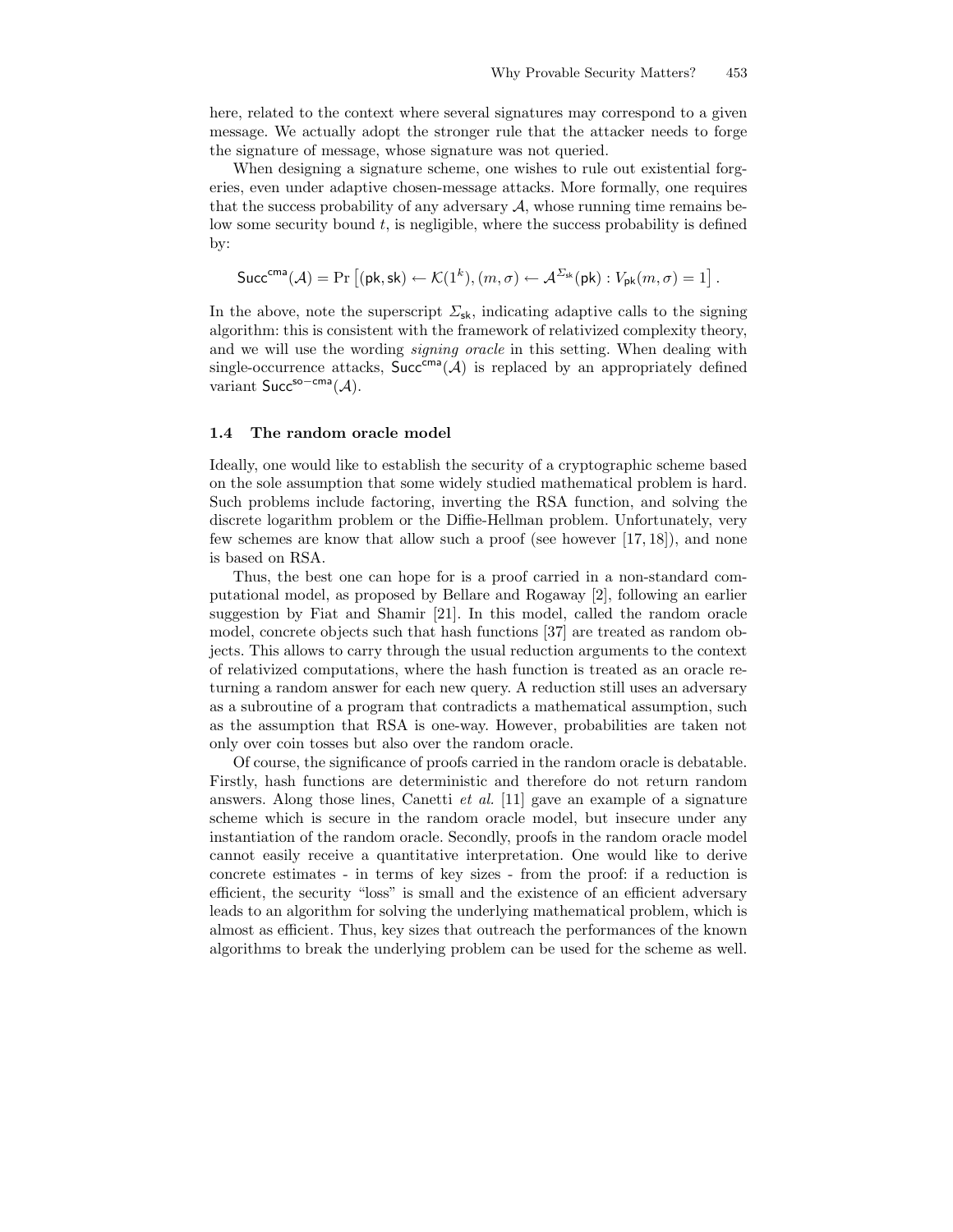#### 454 Jacques Stern

Despite these restrictions, the random oracle model has proved extremely useful to analyze many encryption and signature schemes [2–4, 48, 43, 49, 9, 58, 15, 6, 22, 31, 59]. It clearly provides an overall guarantee that a scheme is not flawed, based on the intuition that an attacker would be forced to use the hash function in a non generic way.

Recently, several authors have proposed to use yet another model to argue in favour of the security of cryptographic schemes, that could not be tackled by the random oracle model. This is the so-called *black-box* group model, or *qeneric* model [56, 10, 40]. In particular, paper [10] considered the security of ECDSA in this model. Generic algorithms had been earlier introduced by Nechaev and Shoup [41, 57], to encompass group algorithms that do not exploit any special property of the encodings of group elements other than the property that each group element is encoded by a unique string. We will not further comment on this method since it is not used in the examples that we wish to cover.

## 2 A Case Study: the OAEP Formatting Scheme

As already noted, the famous RSA cryptosystem has been proposed by Rivest, Shamir and Adleman [51]. The key generation algorithm of RSA chooses two large primes p, q of equal size and issues the so-called modulus  $n = pq$ . The sizes of p, q are set in such a way that the binary length |n| of n equals the security parameter k. Additionally, en exponent e, relatively prime to  $\varphi(n) = (p-1)(q-1)$ is chosen, so that the public key is the pair  $(n, e)$ . The private key d is the inverse of e modulo  $\varphi(n)$ . Variants allow the use of more than two prime factors.

Encryption and decryption are defined as follows:

$$
\mathcal{E}_{n,e}(m) = m^e \bmod n \qquad \mathcal{D}_{n,d}(c) = c^d \bmod n.
$$

Note that both operations are deterministic and are mutually inverse to each other. Thus, the RSA encryption function is a permutation. It is termed a trapdoor permutation since decryption can only be applied given the private key.

The basic security assumption on which the RSA cryptosystem relies is its one-wayness (OW): using only public data, an attacker cannot recover the plaintext corresponding to a given ciphertext. In the general formal setting provided above, an encryption scheme is one-way if the success probability of any adversary A attempting to invert  $\mathcal E$  (without the help of the private key), is negligible, i.e. asymptotically smaller than the inverse of any polynomial function of the security parameter. Probabilities are taken over the message space  $\mathcal M$  and the randoin coins  $\Omega$ . These include both the random coins r used for the encryption scheme, and the internal random coins of the adversary. In symbols:

$$
\mathsf{Succ}^{\mathsf{ow}}(\mathcal{A}) = \Pr[(\mathsf{pk},\mathsf{sk}) \leftarrow \mathcal{K}(1^k), m \stackrel{R}{\leftarrow} \mathcal{M} : \mathcal{A}(\mathsf{pk}, \mathcal{E}_{\mathsf{pk}}(m)) = m].
$$

Clearly, the factorization of  $n$  allows to invert the RSA encryption function, since d can be computed from  $p$  and  $q$ . It is unknown whether the converse is true, i.e. whether factoring and inverting RSA are computationnally equivalent. There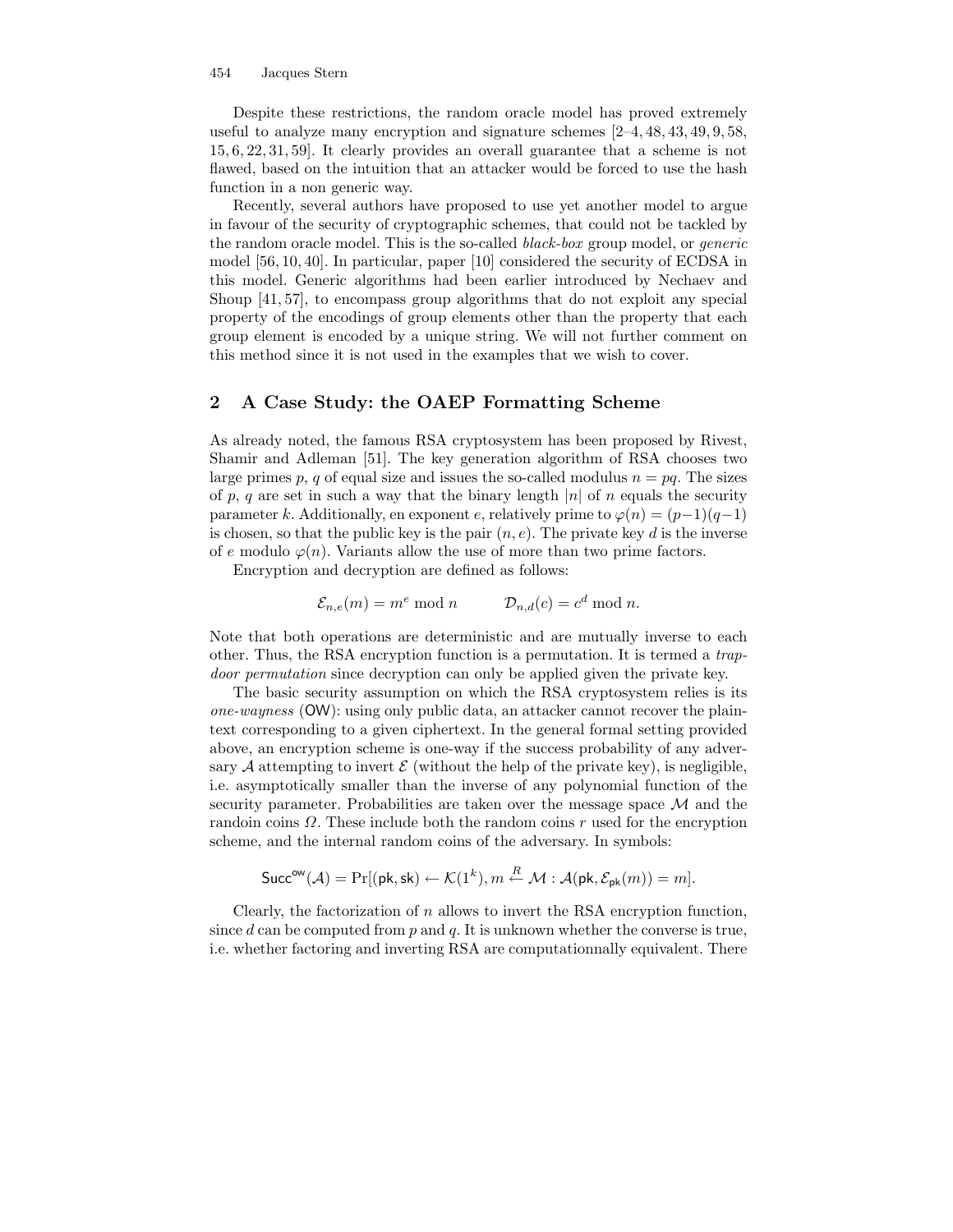

Fig. 2. Optimal Asymmetric Encryption Padding

are indications that it might not be true (see [7]). Thus, the assumption that RSA is one-way might be a stronger assumption than the hardness of factoring. Still, it is a widely believed assumption and the only method to assess the strength of RSA is to check whether the size of the modulus  $n$  outreaches the current performances of the various factoring algorithms.

As already stated, the naive RSA algorithm defined in the previous section cannot be used as it stands. More precisely RSA by itself cannot provide a secure encryption scheme for any of the security notions considered in the previous section: semantic security fails because encryption is deterministic and non-malleability cannot hold due to the homomorphic property:

$$
\mathcal{E}_{n,e}(m_1) \cdot \mathcal{E}_{n,e}(m_2) = \mathcal{E}_{n,e}(m_1 m_2 \bmod n) \bmod n.
$$

Therefore, any RSA-based cryptosystems has to use a padding or encoding method before applying the RSA primitive.

The OAEP padding scheme (optimal asymmetric encryption padding) was proposed by Bellare and Rogaway [3] in 1994. It is depicted on figure 2 . For a long time it was implicitly believed that OAEP achieved CCA2 security for any trapdoor function, based on a proof in the random oracle model, relying on the one-wayness of the permutation.

However, Victor Shoup [58] recently showed, by means of a subtle counterexample in a relativized model of computation, that it is quite unlikely that such a security proof exists, at least under the sole one-wayness of the permutation. He also proposed a modified version of OAEP, called OAEP+, which can be proven secure, under the one-wayness of the permutation. What went wrong here is that the proof of Bellare and Rogaway only applied in the restricted attack setting where the adversary can query the decryption oracle before it receives the challenge ciphertext  $c$ , referred above as CCA1. It did not mean at all that the security proof provided by Bellare and Rogaway was incorrect,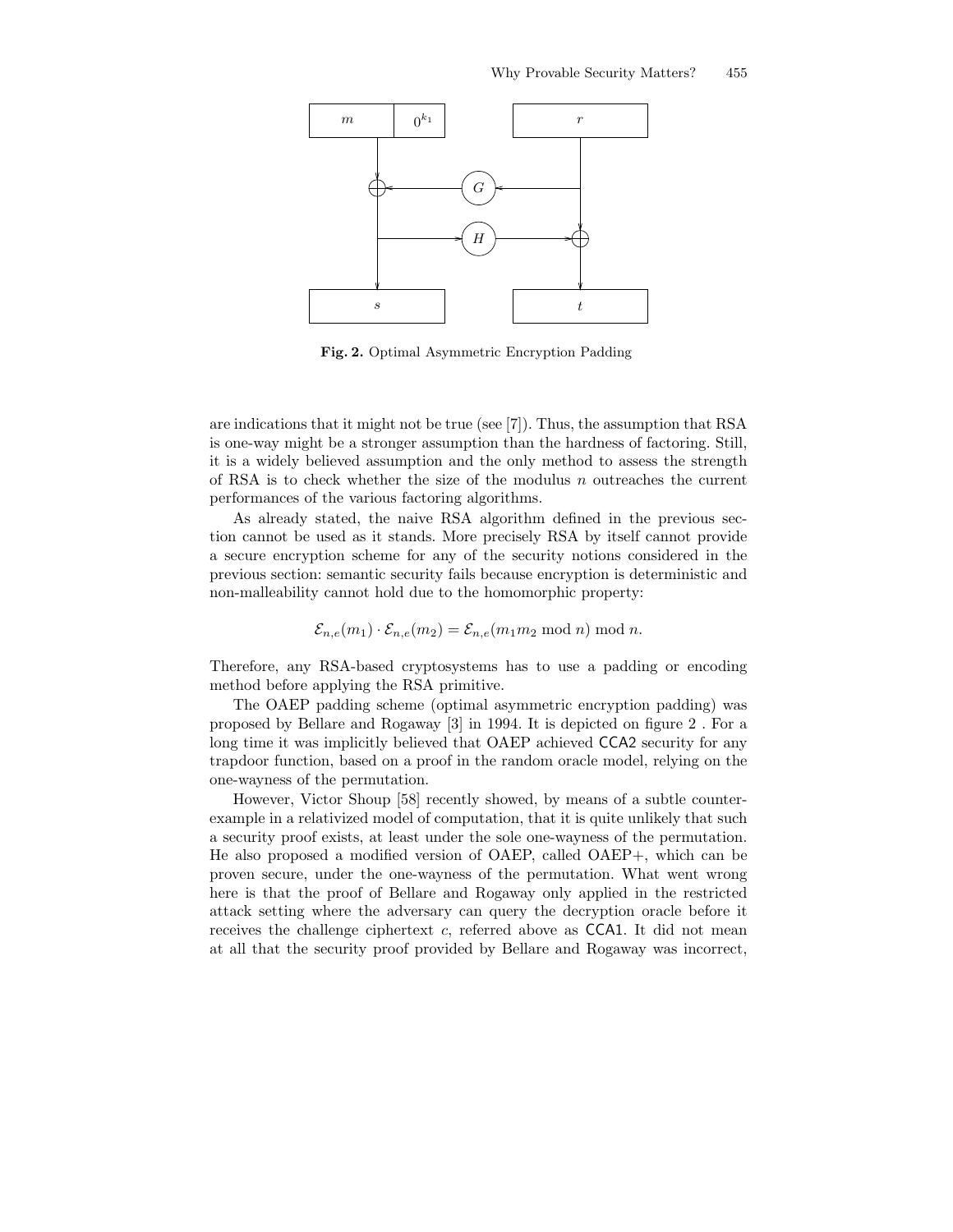since they never claimed to cover CCA2 security. It did not mean either that RSA-OAEP was flawed. It only meant that a new proof was needed.

Surprisingly, the repaired proof appeared shortly afterwards in [22]. Albeit based on the same methodology, it was significantly different, using additional algebraic tools, notably the reduction of two-dimensional lattices in the style of [39], which did not appear in the earlier proof. Thus, the multiplicative properties of RSA, which motivated the quest for formatting schemes, ultimately helped for the security proof. It should also be noted that alternative formatting schemes with a more direct security proof such as OAEP+, have been recently designed. However, OAEP is a widely used standard [52] and it is unclear whether it will be replaced by these challengers.

## 3 Another Case Study: The ESIGN Signature Scheme

Soon after the appearance of the celebrated RSA cryptosystem [51], a lot of effort was devoted to finding alternative schemes. In the area of signature, researchers faced the challenge of reducing the computing effort needed from the signer, since it is well known that RSA requires a full-size modular exponentiation. Among the potential candidates to answer this challenge is the ESIGN signature scheme, that has been proposed in the early nineties (see [42]). While RSA generates signatures by computing an e-th root of a hash value, ESIGN only requests to find an element whose e-th power is close enough to the hash value.

A precise specification of ESIGN appears in [43]. We refer to this papers for details. The key generation algorithm chooses two large primes  $p, q$  of equal size k and computes the modulus  $n = p^2q$ . The sizes of p, q are set in such a way that the binary length |n| of n equals 3k. Additionally, an exponent  $e > 4$  is chosen.

Signature generation is performed as follows, using a hash function  $H$ , outputting strings of length  $k - 1$ :

- 1. Pick at random r in  $\mathbb{Z}_{pq}^{\star}$ .
- 2. Convert  $(0||\mathcal{H}(m)||0^{2k})$  into an integer y.
- 3. Compute and output an element s in the interval  $I_k(y) = \{u | y \leq u$  $y + 2^{2k-1}$ .

Signature verification converts integer  $s^e$  mod n into a bit string S of length 3k and checks that  $[S]^k = 0 || \mathcal{H}(m)$ , where  $[S]^k$  denotes the k leading bits of S.

The basic paradigm of ESIGN is that the arithmetical progression  $r^e$  mod  $n+$ tpq consists of e-th powers of easily computed integers: the third step of signature generation adjusts t so as to fall into a prescribed interval  $I_k(y)$  of length  $2^{2k-1}$ . This allows a very efficient way to sign, with a computing time essentially equivalent to a single exponentiation to the e-th power. This is especially attractive when e is small, and in particular a small power of two.

Thus, the mathematical assumption underlying ESIGN is that, given an element y of  $\mathbb{Z}_n^*$ , it is hard to find x such that  $x^e$  mod n lies in the interval  $I_k(y) = \{u|y \leq u < y + 2^{2k-1}\},\$  where the bit-size of n is 3k. This is called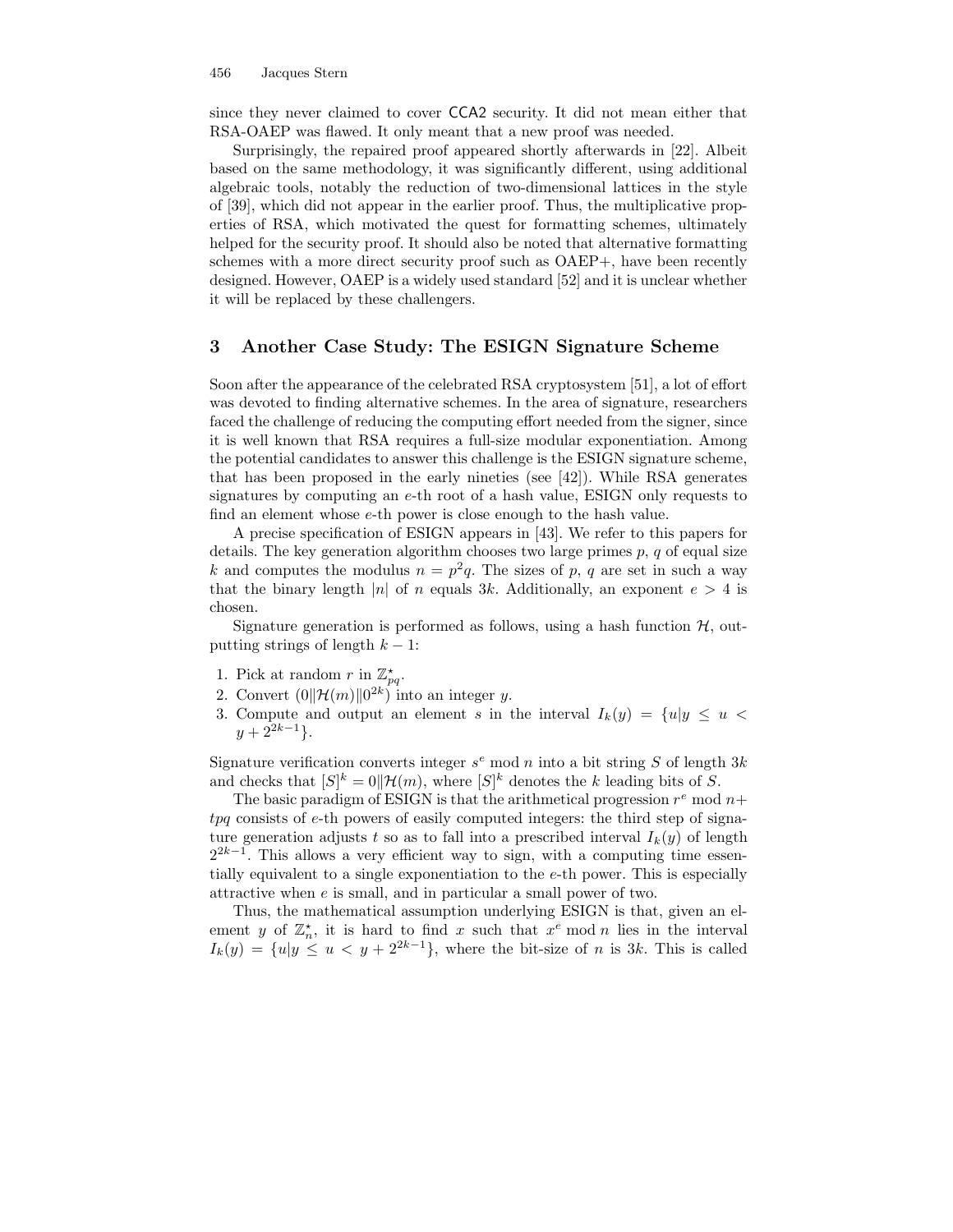the approximate  $e$ -th root problem (AERP) in [43]. In a more formal setting, denote by Succ<sup>aerp</sup>( $\tau$ , k) the probability for any adversary A to find an element whose e-th power lies in the prescribed interval, within time  $\tau$ , in symbols:

$$
\mathsf{Succ}^{\textsf{aerp}}(\tau, k) = \Pr[(n, e) \leftarrow \mathcal{K}(1^k), y \leftarrow \mathbb{Z}_N, x \leftarrow \mathcal{A}(N, e, y) : (x^e \bmod n) \in I_k(y)].
$$

then, the hardness assumption is the statement that, for large enough moduli, this probability is extremely small. Variants of the above can be considered, where the length of the interval is replaced by  $2^{2k}$  or  $2^{2k+1}$ .

Of course, the factorization of  $n$  allows to solve the AERP problem. It is unknown whether the converse is true, i.e. whether AERP and inverting RSA are computationally equivalent. As most proposed cryptosystems, ESIGN has attracted cryptanalytic effort. Papers [8, 60] described several attacks against the underlying problem, for  $e = 2, 3$ . Still, It is fair to say that there is no known attack against AERP when  $e$  is  $> 4$ .

Recently, in connection with several standardization efforts such as IEEE P1363, Cryptrec and NESSIE, an effort was made to lay ESIGN on firm foundations, using the methodology of provable security. A security proof in the random oracle model, along the lines of [4], formally relating the security of ESIGN with the AERP problem, appeared in [43]. However, several unexpected difficulties were found. Firstly, it was observed in [59] that the proof from [43] holds in a more restricted model of security than claimed: this model, termed single occurrence chosen message attack SO-CMA in section 1.3 above, is very similar to the usual chosen message attack scenario but does not allow the adversary to submit the same message twice for signature. This observation does not endanger the scheme in any way, and furthermore, it is quite easy to restore the usual CMA security, as suggested in [29]. Still, it shows that the methodology of security proofs should unambiguously define the attack model. Secondly, it was found that the proof needs the additional assumption that e is prime to  $\varphi(n)$ , thus exluding some very attractive parameter choices, notably powers of two advocated in the original proposal. The difficulty here comes from the simulation of the random oracle. As far as we know, this is the only example where this part is not straightforward, and the underlying difficulty may be easily overlooked. In other words, it may appear obvious that picking  $x$  at random and suitably truncating  $x^e$  mod n yields an almost uniform distribution. However, it is not, at least when e is not prime to  $\varphi(n)$  since it relies on the distribution of e-th powers, which is not completely understood from a mathematical point of view. Thus, removing the restriction that e is prime to  $\varphi(n)$  is not a side issue. Besides allowing to make e a power of two in order to take full advantage of computational efficiency of ESIGN, it once again shows that security proofs have many subtleties.

In an unpublished paper [46], Tatsuaki Okamoto and the author proved that the set of e-th power modulo an RSA modulus  $n$ , is almost uniformly distributed on any large enough interval. The proof borrows from analytic number theory and uses Dirichlet characters and the Polya-Vinogradov inequality [47, 62]. This yield concrete estimates that are enough to complete the security proof of ES-IGN.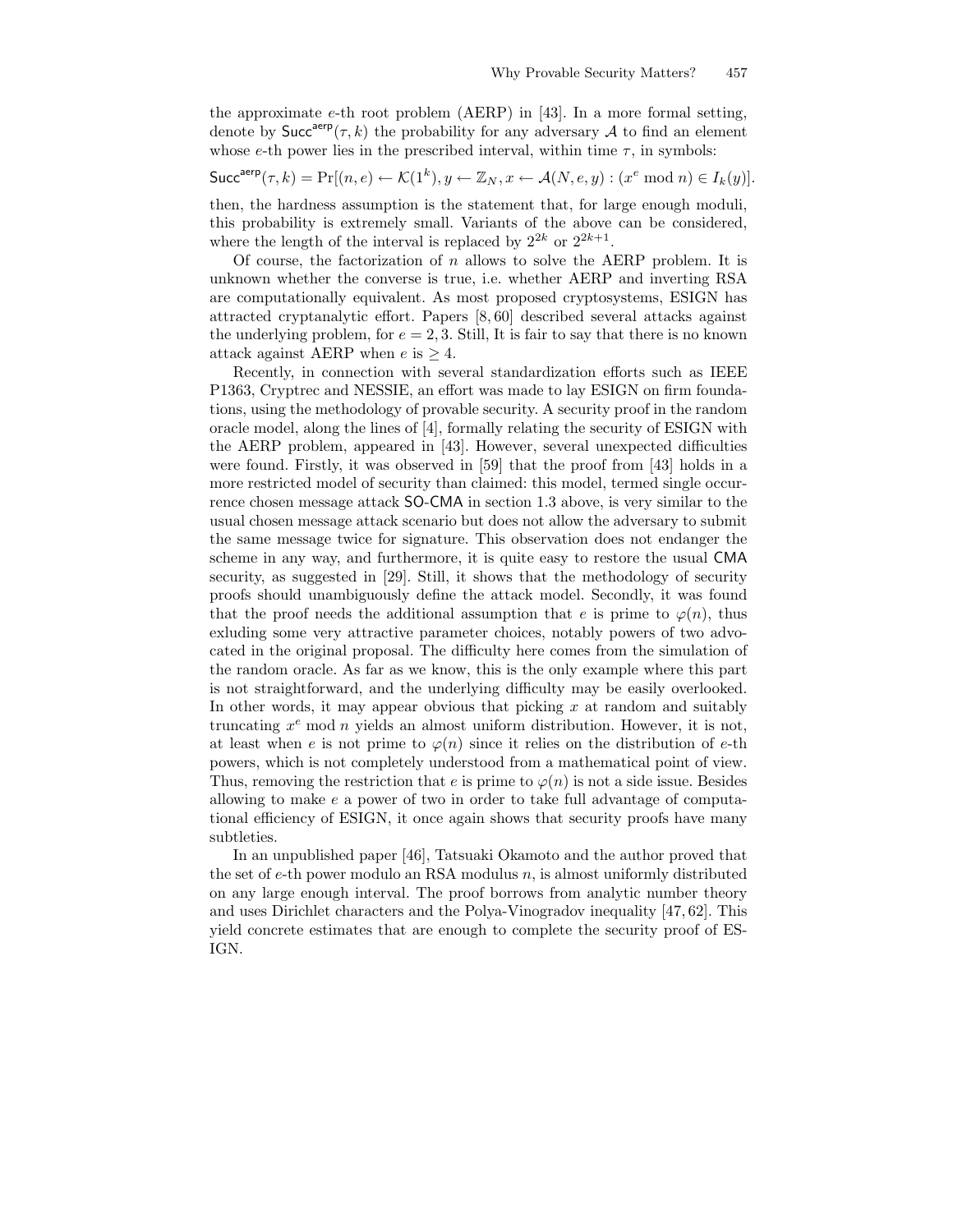458 Jacques Stern

## 4 Conclusions

There are several lessons to learn form the above. Firstly, the methodology of provable security has become unavoidable in designing, analyzing and evaluating new schemes. Despite its limitations, the random oracle model needs to be used in order to cover schemes that remain attractive for the practioner. On the other hand, due to these limitations, the estimates that are drawn from proofs in the random oracle model should be interpreted with care: considering SHA1 as a random oracle is a methodological step, averaging on random oracles to derive security margins is a further step.

Secondly, cryptography and provable security proceed at their pace and meet many hidden subtleties. Twenty-five centuries were needed before the discovery of public key cryptography by Diffie and Hellman. It took twenty-five more years to understand how RSA could be correctly practiced. No cryptographic algorithm can be designed and validated in twenty-five minutes, twenty-five hours, or twenty-five days, not even twenty-five months.

## 5 Acknowledgements

The present paper describes the author's view of provable security. No one else should be held responsible for any inaccuracy it includes. The author is grateful to the program committee and of Eurocypt 2003 and to the program chair for allowing him to present these views. The author also wishes to mention his debt towards many colleagues that developped the subject, by whom he was influenced, or with whom he had discussions. To name a few, Mihir Bellare, Dan Boneh, Don Coppersmith, Ron Cramer, Shafi Goldwasser, Whit Diffie, Silvio Micali, David Naccache, Moni Naor, Tatsuaki Okamoto, Ron Rivest, Phil Rogaway, Claus Schnorr, Adi Shamir, Victor Shoup, Moti Yung. He also wants to express his gratitude to his former PhD students whose contributions helped building his own view: Olivier Baudron, Philippe Béguin, Emmanuel Bresson, Florent Chabaud, Jean-Sébastien Coron, Jean-Bernard Fischer, Louis Granboulan, Antoine Joux, David Mraïhi, Phong Nguyen, David Pointcheval, Thomas Pornin, Guillaume Poupard, Christophe Tymen, Serge Vaudenay. Finally, many of the author's ideas on provable security and its relation to cryptographic standards stemmed from discussions with the NESSIE team and from the result of evaluations requested by the Japanese Cryptrec program. This author wishes to thank both NESSIE and Cryptrec.

## References

- 1. M. Bellare, A. Desai, D. Pointcheval, and P. Rogaway. Relations among Notions of Security for Public-Key Encryption Schemes. In Crypto '98, Lecture Notes in Computer Science 1462, Springer-Verlag, Berlin, 1998, 26–45.
- 2. M. Bellare and P. Rogaway. Random Oracles Are Practical: a Paradigm for Designing Efficient Protocols. In Proc. of the 1st CCS, ACM Press, New York, 1993, 62–73.
- 3. M. Bellare and P. Rogaway. Optimal Asymmetric Encryption How to Encrypt with RSA. In *Eurocrypt '94*, Lecture Notes in Computer Science 950, Springer-Verlag, Berlin, 1995, 92–111.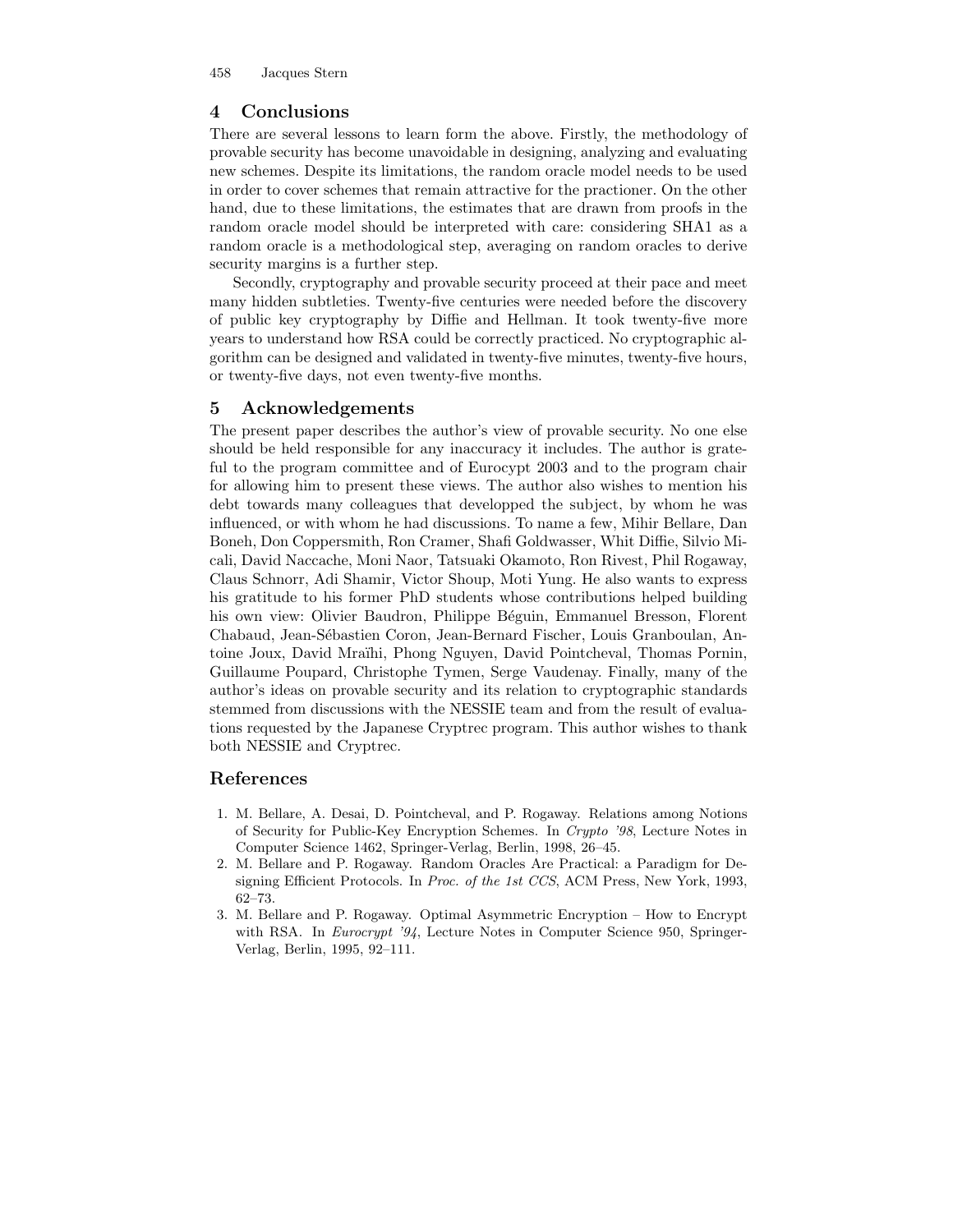- 4. M. Bellare and P. Rogaway. The Exact Security of Digital Signatures How to Sign with RSA and Rabin. In Eurocrypt '96, Lecture Notes in Computer Science 1070, Springer-Verlag, Berlin, 1996, 399–416.
- 5. D. Bleichenbacher. A Chosen Ciphertext Attack against Protocols based on the RSA Encryption Standard PKCS #1. In Crypto '98, Lecture Notes in Computer Science 1462, Springer-Verlag, Berlin, 1998, 1–12.
- 6. D. Boneh. Simplified OAEP for the RSA and Rabin Functions. In Crypto '2001, Lecture Notes in Computer Science 2139, Springer-Verlag, Berlin, 2001, 275–291.
- 7. D. Boneh and R. Venkatesan. Breaking RSA may not be equivalent to factoring. In Eurocrypt '98, Lecture Notes in Computer Science 1402, Springer-Verlag, Berlin, 1998, 59–71,.
- 8. E. Brickell and J. M. DeLaurentis. An Attack on a Signature Scheme proposed by Okamoto and Shiraishi. In Crypto '85, Lecture Notes in Computer Science 218, 28–32, Springer-Verlag, Berlin, 1986, 28–32.
- 9. E. Brickell, D. Pointcheval, S. Vaudenay, and M. Yung. Design Validations for Discrete Logarithm Based Signature Schemes. In PKC '2000, Lecture Notes in Computer Science 1751, Springer-Verlag, Berlin, 2000, 276–292 .
- 10. D. R. L. Brown. The Exact Security of ECDSA, January 2001. Available from http://grouper.ieee.org/groups/1363/.
- 11. R. Canetti, O. Goldreich, and S. Halevi. The Random Oracles Methodology, Revisited. In Proc. of the 30th STOC, ACM Press, New York, 1998, 209–218.
- 12. D. Coppersmith. Finding a Small Root of a Univariate Modular Equation. In Eurocrypt '96, Lecture Notes in Computer Science 1070, Springer-Verlag, Berlin, 1996, 155–165.
- 13. D. Coppersmith, S. Halevi and C. Jutla. ISO 9796-1 and the New Forgery Strategy. Presented at the Rump session of Crypto '99.
- 14. J.-S. Coron. On the Exact Security of Full-Domain-Hash. In Crypto '2000, Lecture Notes in Computer Science 1880, Springer-Verlag, Berlin, 2000, 229–235.
- 15. J.-S. Coron. Optimal Security Proofs for PSS and other Signature Schemes. In Eurocrypt '2002 Lecture Notes in Computer Science 2332, Springer-Verlag, Berlin, 2002, 272–287. Also appeared in the Cryptology ePrint Archive 2001/062, June 2001, available from http://eprint.iacr.org/, 2001.
- 16. J.-S. Coron, D. Naccache and J. P. Stern. On the Security of RSA Padding. In Crypto '99, Lecture Notes in Computer Science 1666, Springer-Verlag, Berlin, 1999, 1–18.
- 17. R. Cramer and V. Shoup. A Practical Public key Cryptosystem Provably Secure Against Adaptive Chosen Ciphertext Attacks. In Crypto'98, Lecture Notes in Computer Science 1462, 1998, 13–25.
- 18. R. Cramer and V. Shoup. Universal Hash Proofs and a Paradigm for Adaptive Chosen Ciphertext Secure Public Key Encryption. In Eurocrypt'2002, Lecture Notes in Computer Science 2332, 45–64.
- 19. W. Diffie and M.E. Hellman. New Directions in Cryptography, IEEE Transactions on Information Theory, v. IT-22, 6, Nov 1976, 644–654.
- 20. D. Dolev, C. Dwork, and M. Naor. Non-Malleable Cryptography. SIAM Journal on Computing, 30(2), 2000, 391–437 .
- 21. A. Fiat and A.Shamir. How to Prove Yourself: Practical Solutions of Identification and Signature Problems. In Crypto '86, Lecture Notes in Computer Science 263, Springer-Verlag, Berlin, 1987, 186–194.
- 22. E. Fujisaki, T. Okamoto, D. Pointcheval, and J. Stern. RSA–OAEP is Secure under the RSA Assumption. In Crypto '2001, Lecture Notes in Computer Science 2139,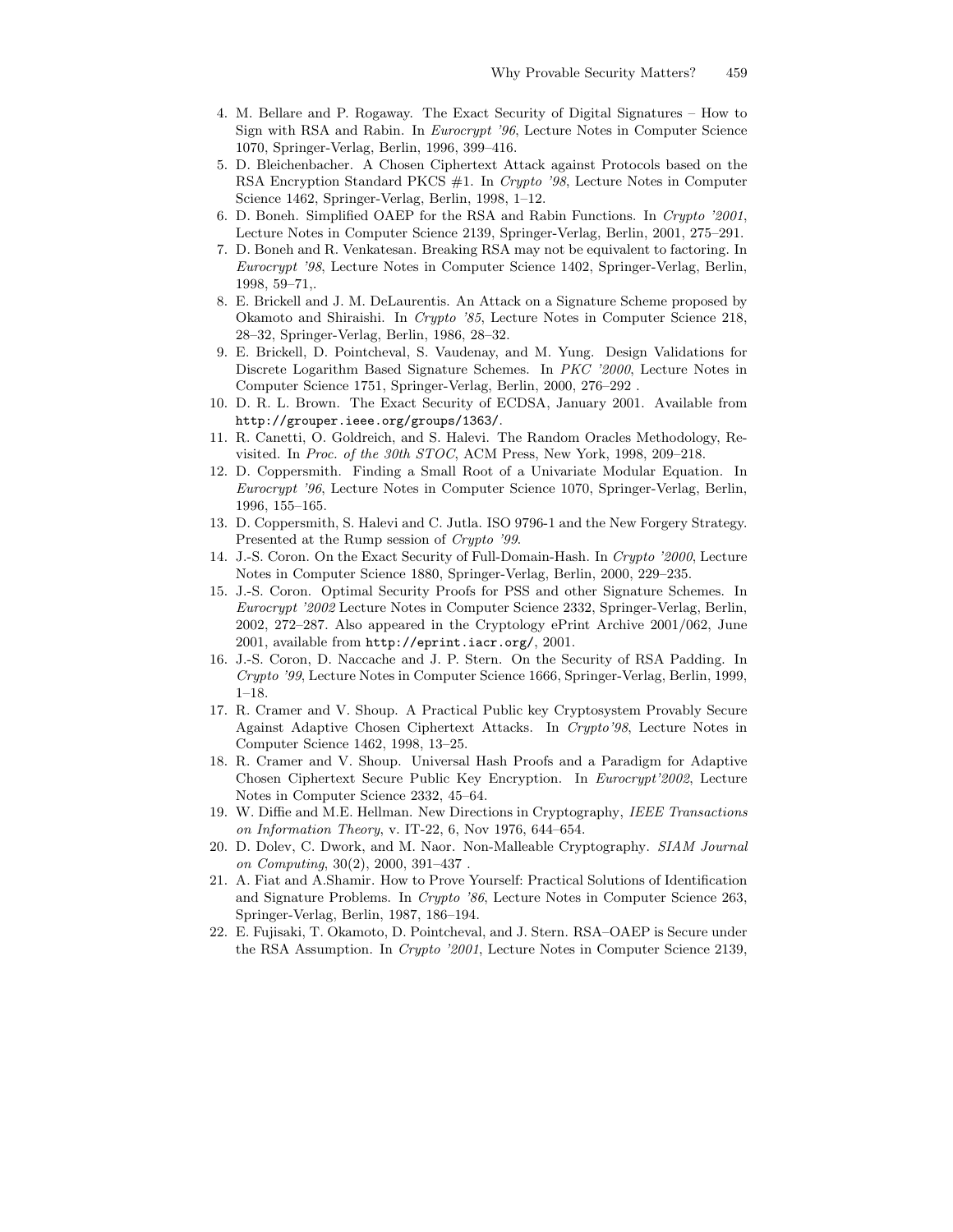Springer-Verlag, Berlin, 2001, 260–274. Also appeared in the Cryptology ePrint Archive 2000/061, November 2000, available from http://eprint.iacr.org/.

- 23. T. El Gamal. A Public Key Cryptosystem and a Signature Scheme Based on Discrete Logarithms. IEEE Transactions on Information Theory, IT–31(4), 1985, 469–472.
- 24. M. Girault, P. Toffin and B. Vallée. Computation of Approximate L-th Roots Modulo n and Application to Cryptography. In Crypto '88, Lecture Notes in Computer Science 403, Springer-Verlag, Berlin, 1989, 100–118.
- 25. S. Goldwasser and S. Micali. Probabilistic Encryption. Journal of Computer and System Sciences, 28, 1984, 270–299.
- 26. S. Goldwasser, S. Micali, and C. Rackoff. The Knowledge Complexity of Interactive Proof Systems. In Proc. of the 17th STOC, ACM Press, New York, 1985, 291–304.
- 27. S. Goldwasser, S. Micali, and R. Rivest. A "Paradoxical" Solution to the Signature Problem. In Proc. of the 25th FOCS, IEEE, New York, 1984, 441–448.
- 28. S. Goldwasser, S. Micali, and R. Rivest. A Digital Signature Scheme Secure Against Adaptative Chosen-Message Attacks. SIAM Journal of Computing, 17(2), 1988, 281–308.
- 29. L. Granboulan. How to repair ESIGN. NESSIE internal document, May 2002. See http://www.cryptonessie.org, Document NES/DOC/ENS/WP5/019.
- 30. C. Hall, I. Goldberg, and B. Schneier. Reaction Attacks Against Several Public-Key Cryptosystems. In Proc. of ICICS'99, Lecture Notes in Computer Science, Springer-Verlag, 1999, 2–12.
- 31. J. Jonsson. Security Proofs for RSA–PSS and Its Variants. Cryptology ePrint Archive 2001/053, June 2001. Available from http://eprint.iacr.org/.
- 32. IEEE P1363. Standard Specifications for Public Key Cryptography, August 1998. Available from http://grouper.ieee.org/groups/1363/.
- 33. B. Kaliski and J. Staddon. IETF RFC 2437: PKCS #1: RSA Cryptography Specifications Version 2.0. October 1998.
- 34. J. Manger. A Chosen Ciphertext Attack on RSA Optimal Asymmetric Encryption Padding (OAEP) as Standardized in PKCS #1. In Crypto '2001, Lecture Notes in Computer Science 2139, Springer-Verlag, Berlin, 2001, 230–238.
- 35. M. Naor and M. Yung. Public-Key Cryptosystems Provably Secure against Chosen Ciphertext Attacks. In Proc. of the 22nd STOC, ACM Press, New York, 1990, 427–437.
- 36. NIST. Digital Signature Standard (DSS). Federal Information Processing Standards Publication 186, November 1994.
- 37. NIST. Secure Hash Standard (SHS). Federal Information Processing Standards Publication 180–1, April 1995.
- 38. NIST. Digital Signature Standard (DSS). Federal Information Processing Standards Publication 186–2, January 2000.
- 39. A. K. Lenstra, H. W. Lenstra and L. Lovász. Factoring Polynomials with Rational Coefficients, Mathematische Ann., 261, 1982, 513–534.
- 40. D. Naccache, D. Pointcheval, and J. Stern. Twin Signatures: an Alternative to the Hash-and-Sign Paradigm. In Proc. of the 8th CCS, ACM Press, New York, 2001 20–27.
- 41. V. I. Nechaev. Complexity of a Determinate Algorithm for the Discrete Logarithm. Mathematical Notes, 55(2), 1994, 165–172.
- 42. T. Okamoto. A Fast Signature Scheme Based on Congruential Polynomial Operations. IEEE Transactions on Information Theory, IT–36 (1), 1990, 47–53.
- 43. T. Okamoto, E. Fujisaki and H. Morita. TSH-ESIGN: Efficient Digital Signature Scheme Using Trisection Size Hash, Submission to P1363a, 1998.